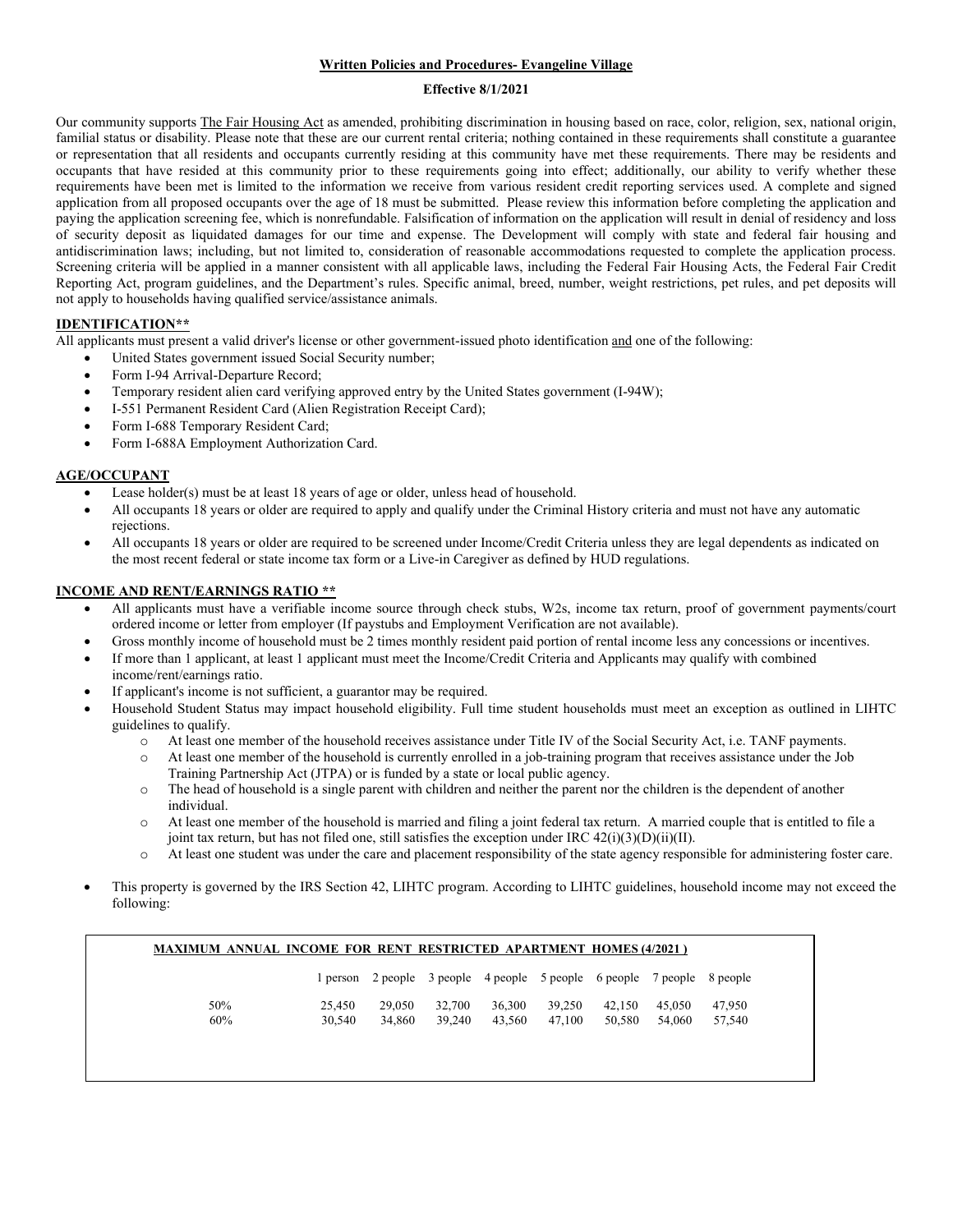## **EMPLOYMENT/JOB STABILITY (current and previous) \*\***

- If Applicant(s) have less than 6 months of employment history, a security deposit equal to  $\frac{1}{2}$  month's rent plus the standard security deposit or guarantor will be required..
- If retired or not employed, applicant must produce bank statements sufficient to meet minimum income requirements and pass income,
- credit and criminal criteria, and pay a security deposit equal to ½ month's rent plus the standard security deposit or provide a guarantor.
- If self-employed, applicant must produce bank statements sufficient to meet minimum income requirements or provide a guarantor.
- If a full time student (minimum of 9 hours), must provide proof of school enrollment, and must provide a guarantor.

# **CREDIT RATINGS (past 24 months) (Excluding student loans and medical accounts)**

- Applicants with a Credit Risk of **Severe** will automatically be declined.
- An applicant with a Credit Risk Result of the following categories will be required to pay a security deposit equal to  $\frac{1}{2}$  month's rent plus the standard security deposit
	- o **No Established Credit, Minor Credit Risk, Moderate Credit Risk, High Credit Risk**
	- The standard deposit for a 1 bedroom is  $$150.00$
- If more than one applicant, at least one applicant must meet the Income/Credit Criteria
- The presence of utility collection accounts within the last 24 months will result in a denial.
- Any bankruptcies in the previous 24 months must be discharged and a debtor's list presented.
- Foreclosure history in the past 24 months may be allowed with a security deposit equal to  $\frac{1}{2}$  month's rent plus the standard security deposit or guarantor so long as there is clean rental or no rental history since the filing.
- Any unresolved tax liens; any unpaid rental housing debts within the last 24 months will result in automatic denial of the application.

# **RENTAL HISTORY**

- Previous rental history is not required. However, if you have rental history, the following will be verified for eligibility: Timely rental payments are required. Tenant complaints, unpaid unit damages, and early lease terminations without payment, as noted by the previous landlord, will be not be eligible.
- Verification must be by apartment community or organization. It cannot be made by an individual unless proof of payments on a timely basis can be made**.**
- If a former landlord reference will not release reference for the applicant due to a lease violation, the application is automatically rejected.
- Balances owed to prior landlords/apartment communities within the last 36 months will automatically be denied.
- An eviction will result in automatic denial.
- Mortgage must be verifiable via credit report or formal written documentation of home ownership.

**GUARANTORS** - Guarantor must complete and sign a Lease Contract Guaranty. Guarantor must reside in the United States. Guarantors must not have any automatic rejections and need to qualify showing income of 5x monthly rent and have a Credit Risk of at least Moderate.

**REJECTED APPLICATIONS:** Our 3<sup>rd</sup> party reporting services will mail a written notification of the grounds for rejection within seven (7) days of the determination to any rejected or ineligible applicant/household that completed the application process. The written notification will include the specific reason for the denial and reference the specific leasing criteria upon which the denial is based. Additionally, rejection letters will include contact information for any third parties that provided the information on which the rejection was based. Denied applicants are eligible to apply again for reconsideration 60 (sixty) days after initial denial.

Upon request, the contact information of Evangeline Village's third party screening company will be provided.

#### **RECERTIFICATIONS**

Per LIHTC Guidelines, Evangeline Village tenants must obtain and perform an annual recertification after initial move in consisting of household composition, student status, and change of income should we request. At the time of recertification, change in income may be received for consideration re-designation of the household whether to increase or lower set aside rents based on the county's current income limits. Should anyone request a change of their unit designation; they must be on the community waiting list. Please see our Waiting List Policy on page 4 for further details. Annual recertifications are required to perform; if anyone should deny to participate, per LIHTC Guidelines you will be out of compliance at that time and may be considered for a non-renewal.

### **NON RENEWAL AND/OR TERMINATION NOTICES POLICY**

Non-Renewal or Termination notices will include the specific reason for the action. Information on rights under VAWA will be provided on nonrenewal or termination notices. The notices will also state how a person with a disability may request a reasonable accommodation in relation to the notice.

#### **CRIMINAL HISTORY**

A criminal background check will be conducted for each applicant and occupant age 18 years or more. The application will be denied for any of the following reported criminal related reasons (including but not limited to conviction or probation) that have occurred within the timeline identified below prior to the application date regardless of the applicant's age at the time the offense was committed. All records are evaluated from the date of disposition.

Written Policies and Procedures – Sandalwood - Rev 8/1/2021 This requirement does not constitute a guarantee or representation that residents or occupants currently residing in our community have not been convicted of or subject to deferred adjudication for a felony, certain misdemeanors or sex offenses requiring registration under applicable law; there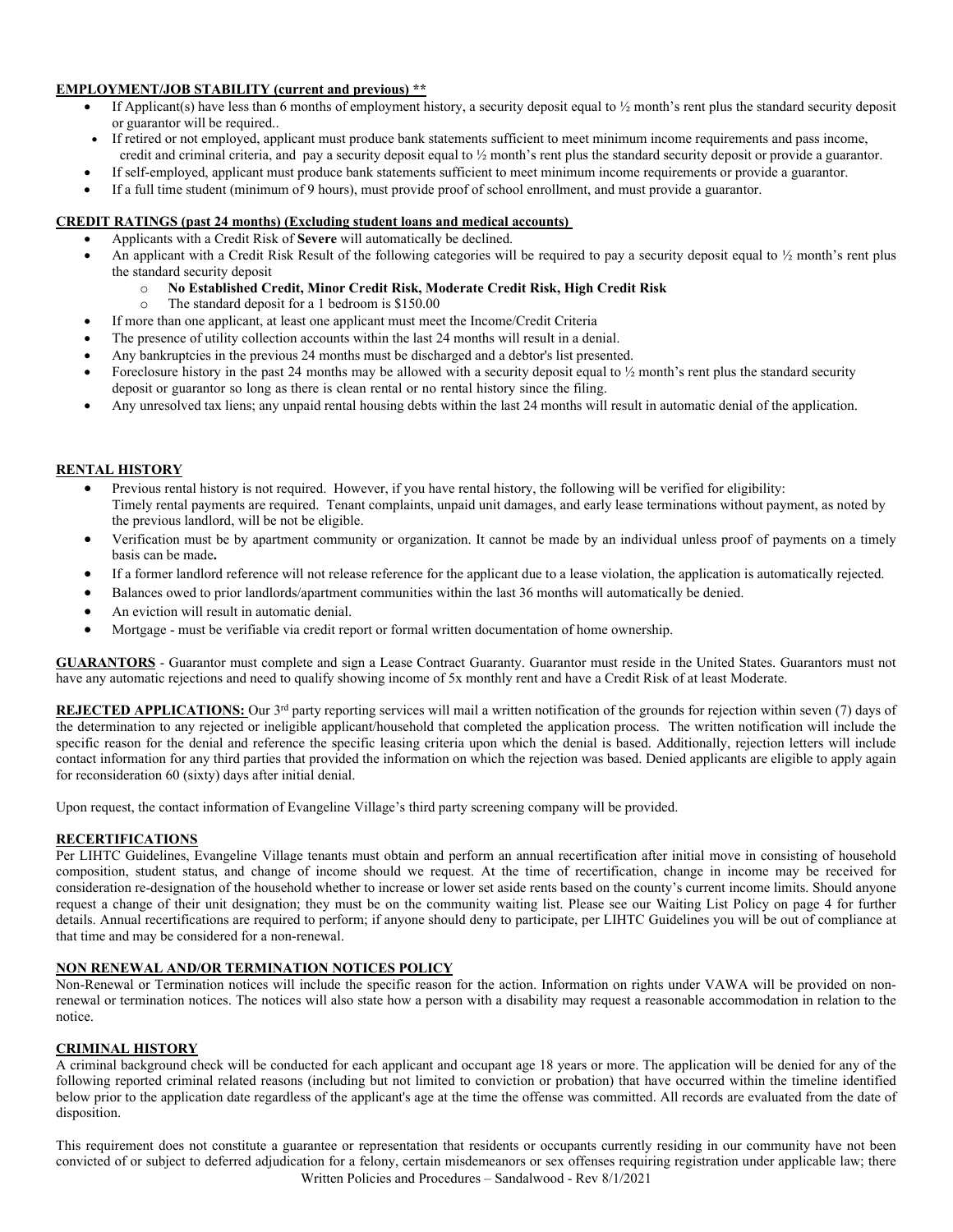may be residents or occupants that have resided in the community prior to this requirement going into effect; additionally, our ability to verify this information is limited to the information made available to us by our third party reporting services used. All criminal background checks are through state and federal public records.

Application will be automatically denied for any of the following, felony or misdemeanor, regardless of time:

- All sex-related felonies
- Organized Crime
- Homicide
- Kidnapping
- Assault and Battery
- Terrorism-related offenses, including Weapons related II
- All VCAP offenses
- Applicant or occupant appears on the list of known terrorists and wanted fugitives as provided by the Office of Foreign Asset Control (OFAC), federal agencies to include the FBI or other state and local law enforcement agencies
- Felony DWI/DUI + or DUI/DWI Resulting in Bodily Harm

Application will be automatically denied for the following misdemeanors/felonies that have occurred within the designated number of years of the application date:

• Sex Misdemeanors 7 Traffic Felony 7 Theft by Check Felony 7 Felony; Misdemeano-3 **Drug Offenses III-VII** 10 Felony; Misdemeanor-3 Weapon Related Offenses I 10 Felony; Misdemeanor-7 Final Larceny 10 Felony; Misdemeanor-3 Property felonies 15 • Harassment 10 Felony; Misdeamenor-7 • Crimes against animals 10 Felony, Misdemeanor-3 • Cyber Crimes 10 Felony; Misdeamenor-7 • Fraud 10-Felony; Misdeamenor-7 • Arson 15-Felony; Misdeamenor-3 • Embezzlement 15-Felony; Misdeamenor-3 Trespassing 15-Felony; Misdeamenor-3

Depending on the nature of the criminal related offense's risk to resident safety and property, Management will use its discretion in considering an applicant whose criminal background check shows any felonious offenses not already listed above that have occurred within seven (7) years prior to the application date.

Depending on the nature of the criminal related offense's risk to resident safety and property, Management will use its discretion in considering an applicant whose criminal background check shows any misdemeanor offenses not already listed above that have occurred within three (3) years prior to the application date.

Depending on the circumstances, applications may be rejected based on criminal records falling outside or beyond the timelines set forth above.

**OCCUPANCY GUIDELINES** - The maximum number of residents permitted to dwell in an apartment is 2 occupants per bedroom exclusive of 1 occupant under the age of 24 months in a unit that provides all occupants with more than 120 sq. ft. of usable floor area in a bedroom or other habitable room and 120 sq. ft. of usable floor area in a living room.

## **REASONABLE ACCOMMODATION POLICY:**

In compliance with Section 504 of the Rehabilitation Act and the Federal Fair Housing Act, this property will grant qualified reasonable accommodations and modifications upon request to all applicants and residents. The requests will be responded to within 14 calendar days of receipt. Management is obligated to offer qualified applicant and residents with disabilities additional consideration in the application of rules, practices, services, and structural alterations if such allowances will enable equal opportunity to access and enjoy housing. However, management is not requires to make accommodations or modifications that will result in a financial burden to the property, is a structurally impracticable alteration, requires the removal of a load bearing wall, or if it requires management to alter or change a fundamental component of the housing program.

**DEFINING PERSONS WITH DISABILITIES:** Section 504 regulations define an individual with a disability as any person who has a physical or mental disability that substantially limits one or more major life activities; has a record of such an impairment; or is regarded as having such an impairment [24 CFR 8.3]. Major life activities include walking, talking, hearing, seeing, breathing, learning, performing manual tasks, and caring for oneself.

## **SECTION 504/REASONABLE ACCOMMODATION PROCEDURES:**

An individual with a disability may request a reasonable accommodation during the application process and anytime during residency. Requests will be responded to within 14 calendar days of receipt. Individuals with a disability wishing to request a reasonable accommodation to complete the application process should contact the management office. All reasonable requests will be considered.

## **VIOLENCE AGAINST WOMEN ACT (VAWA):**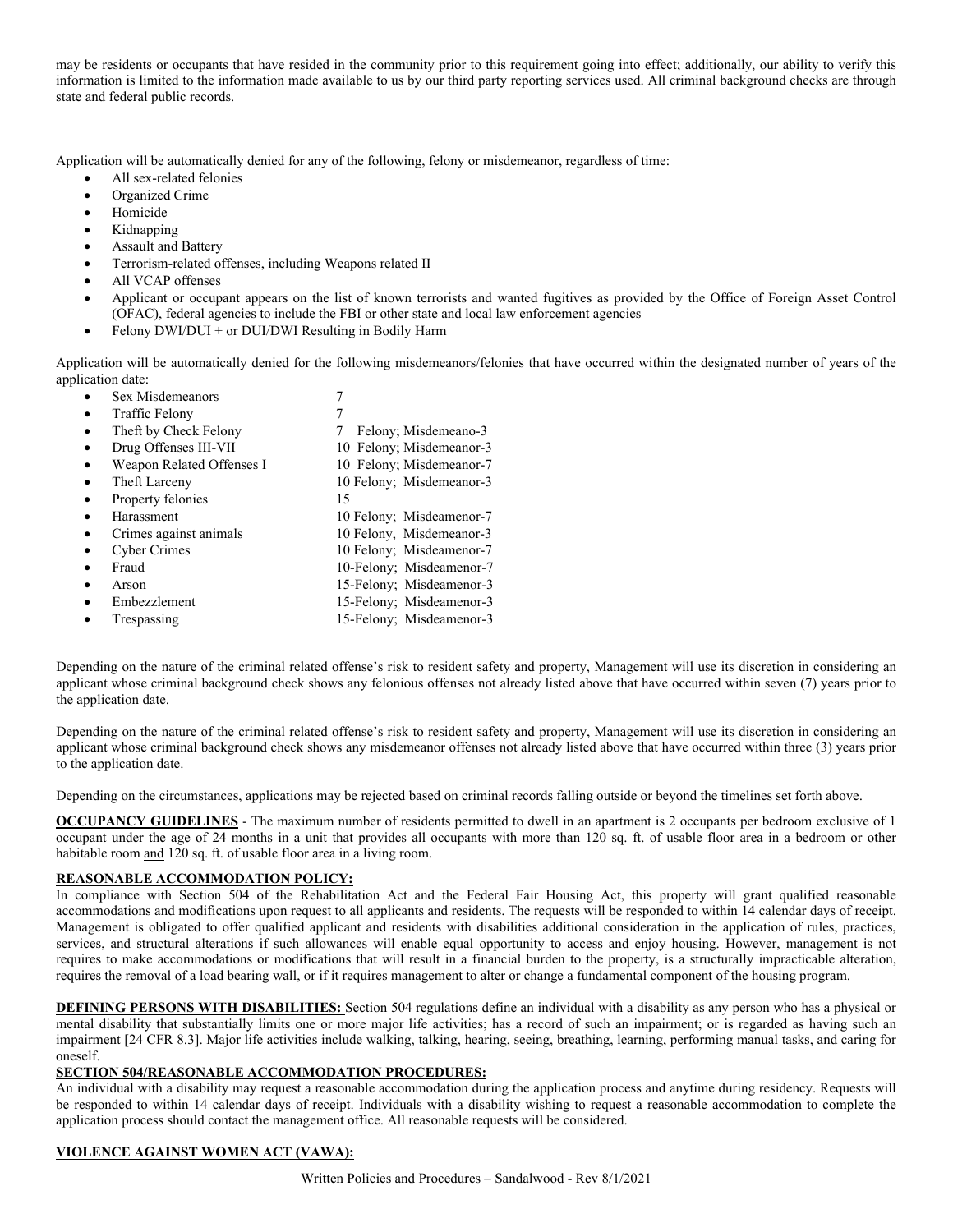This property follows the guidelines outlined in the VAWA. The law offers the following protections against eviction of denial of housing based on domestic violence, dating violence, sexual assault, or stalking:

- A. In accordance with the Violence Against Women Reauthorization Act of 2013, an applicant's status as the victim of domestic violence, dating violence, sexual assault, or stalking is not a basis for denial of rental assistance or for denial of admission, if the applicant otherwise qualifies for assistance or admission.
- B. An incident or incidents of actual or threatened domestic violence, dating violence, sexual assault, or stalking will not be construed as serious or repeated violations of the lease or other "good cause" for terminating the assistance, tenancy, or occupancy rights of a victim of abuse.
- C. Criminal activity directly related to domestic violence, dating violence, sexual assault, or stalking, engaged in by a member of a tenant's household or any guest or other person under the tenant's control, shall not be the cause for termination of assistance, tenancy, or occupancy rights of the victim of the criminal acts.
- D. Assistance may be terminated or a lease "bifurcated" in order to remove an offending household member from the home. Whether or not the individual is a signatory to the lease and lawful tenant, if an individual is engaged in a criminal act of physical violence against family member or others, said individual stands to be evicted, removed, or have their occupancy rights terminated. This action is taken while allowing the victim, who is a tenant or lawful occupant, to remain.
- E. The provisions protecting victims of domestic violence, dating violence, sexual assault, or stalking engaged in by a member of the household, may not be construed to limit management, when notified, from honoring various court orders issued to either protect the victim or address the distribution of property in case a family breaks up.
- F. The authority to evict or terminate assistance is not limited with respect to a victim that commits unrelated criminal activity. Furthermore, if management can show an actual and imminent threat to other tenants or those employed at or providing service to the property if an unlawful tenant's residency is not terminated, then evicting a victim is an option, the VAWA notwithstanding. Ultimately, management may not subject victims to more demanding standards than other tenants.
- G. The VAWA protections shall not supersede any provision of any federal, state, or local law that provides greater protections for victims of domestic violence, dating violence, sexual assault, or stalking. The laws offering greater protection are applies in instances of domestic violence, dating violence or stalking.

Management will respond to any VAWA requests within 5 business days.

In addition, a tenant who is a victim of domestic violence, dating violence, sexual assault, or stalking, as provided in HUD's regulations at 24 CFR part 5, subpart L is eligible for an emergency transfer, if: the tenant reasonably believes that there is a threat of imminent harm from further violence if the tenant remains within the same unit. If the tenant is a victim of sexual assault, the tenant may also be eligible to transfer if the sexual assault occurred on the premises within the 90-calendar-day period preceding a request for an emergency transfer. A tenant requesting an emergency transfer must expressly request the transfer in accordance with the procedures described in this plan.

## **UNIT TRANSER POLICY:**

All existing residents are eligible to request a unit transfer. If the requested unit type is not available, the requesting household will be placed on the waiting list. The cost to transfer mid-lease is \$300.00. Residents transferring to another building must requalify in accordance with the property's 8609 line8(b) election. Unit transfers are subject to a satisfactory unit inspection that will be conducted by onsite management prior to transfer. Unit transfers will require new security deposits for the new unit. The security deposit for the current unit will be refunded to the household less any damages beyond normal wear and tear. Reasonable Accommodation transfers will not be accessed a \$300.00 mid-lease fee.

**ANIMALS** – This property does not allow pets. Qualified service animals are permitted and are not subject to the community's policies regarding pet restrictions.

**APPLICATION SCREENING FEE** – A non-refundable application fee of \$35.00 will be charged to each applicant/applicant 18 years of age or older. Applications are accepted written or on property website online. Applicants may pick up an application located at 415 N. Domingue Avenue, Lafayette, LA 70506 or apply online at www.evangelinevillage.com. The property may be contacted by phone 337-989-1719 or email [evangelinevillage@sandalwoodmgt.com](mailto:evangelinevillage@sandalwoodmgt.com)

Note: Sandalwood Management screening reports are valid for 60 days. If your screening report is over 60 days old from the date you pay your screening fee to your anticipated move-in date, your screening will be run again to ensure screening requirements are still met; however, you will not be charged a screening fee again. In addition, you will be required to fill out another Application to ensure we have your current information.

## **SECURITY DEPOSITFEE-** The standard security deposit is \$150.00

**WAITING LIST** - Property waiting list remains open at all times. Applicants are encouraged to enroll on the waiting list when a desired or appropriate apartment is not available at the time of application. Applicants must complete an application and pay the appropriate application screening fees. Applicants of both set-asides are selected from the waiting list based on a first come-first served basis. There are no regulatory preferences for this property. In addition, when an [accessible](https://www.law.cornell.edu/definitions/index.php?width=840&height=800&iframe=true&def_id=1470abdf1851c0d1c2fee168d2c01223&term_occur=4&term_src=Title:24:Subtitle:A:Part:8:Subpart:C:8.27) unit becomes vacant, Management before offering such units to a non-handicapped applicant shall offer such unit:

**(1)** First, to a current occupant of another unit of the sam[e project,](https://www.law.cornell.edu/definitions/index.php?width=840&height=800&iframe=true&def_id=018a47cb2548caafb2ad50a623a91d4b&term_occur=1&term_src=Title:24:Subtitle:A:Part:8:Subpart:C:8.27) or comparable [projects](https://www.law.cornell.edu/definitions/index.php?width=840&height=800&iframe=true&def_id=018a47cb2548caafb2ad50a623a91d4b&term_occur=2&term_src=Title:24:Subtitle:A:Part:8:Subpart:C:8.27) under common control, having [handicaps](https://www.law.cornell.edu/definitions/index.php?width=840&height=800&iframe=true&def_id=be6f89caf9eccae3c0a95beac72d2190&term_occur=1&term_src=Title:24:Subtitle:A:Part:8:Subpart:C:8.27) requiring the accessibility features of the vacant unit and occupying a unit not having such features, or, if no such occupant exists, then

**(2)** Second, to an eligible qualified applicant on the waiting list having [a handicap](https://www.law.cornell.edu/definitions/index.php?width=840&height=800&iframe=true&def_id=be6f89caf9eccae3c0a95beac72d2190&term_occur=2&term_src=Title:24:Subtitle:A:Part:8:Subpart:C:8.27) requiring the accessibility features of the vacant unit.

The lower rent restricted units will follow the same procedures as the higher restricted units.